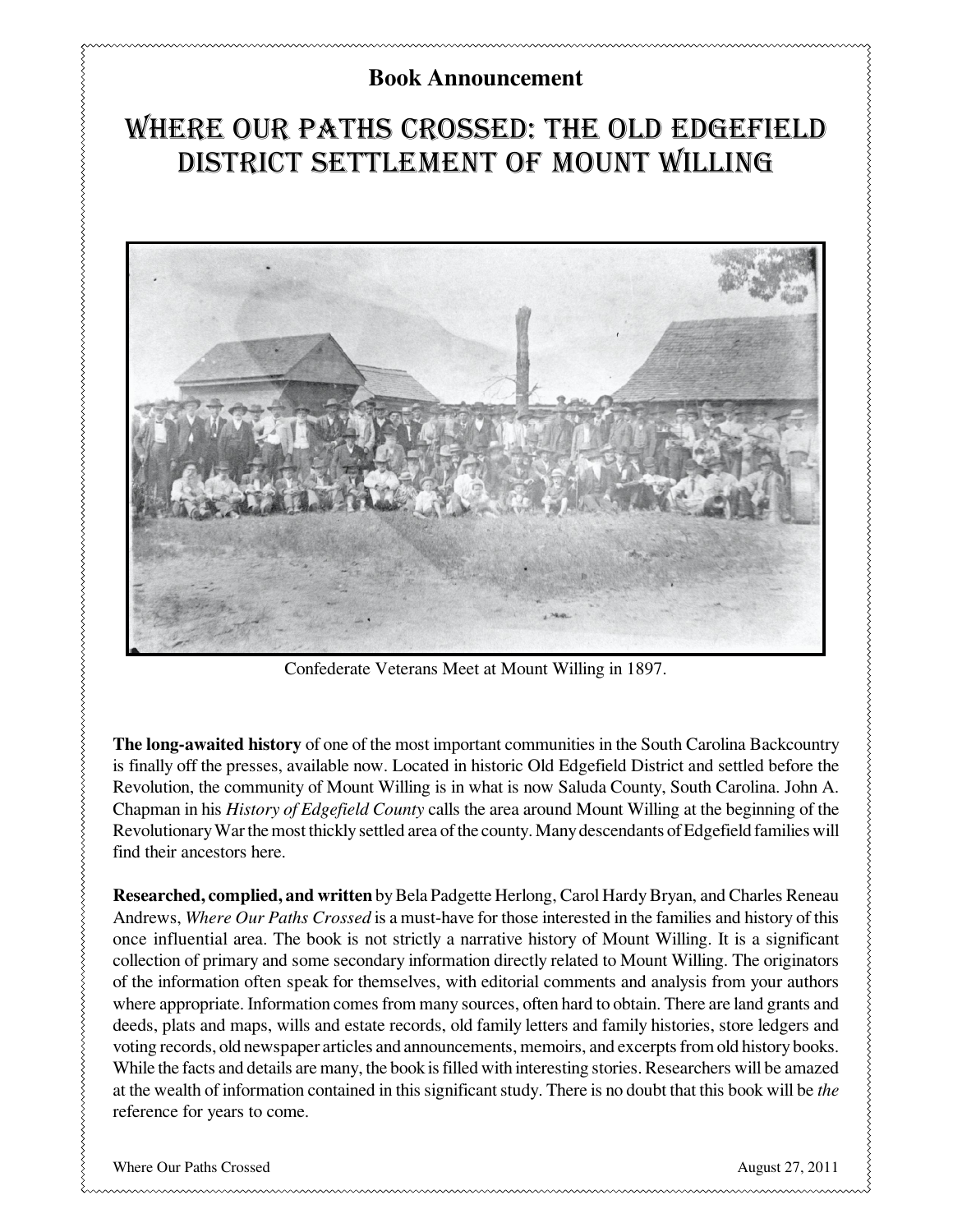**Part One** covers the early settlers. Jacob Smith gave the community its name. New information is offered on the historic Bonham House and on Jacob Smith's homeplaces: Flat Grove, Winehall, and Mount Willing. Early settlers include the Allens, Berrys, Butlers, Corleys, Deloaches, Douglases, Eskridges, Grigsbys, Harrisons, Powells, Wests, Williamses, and Wilsons. Many soon followed. This was the community of the well-recognized Butler and Bonham families. One will read much new information about them. Also in this part is information on the old Mount Willing store and histories of the main churches in the area: Sardis Baptist, Mt. Moses C. M. E., and Emory United Methodist.

**Part Two** is titled Defense of Home, and here we study Mount Willing during those periods of hostility from Indian wars and the Regulator period through the War Between the States. Special emphasis is given to the American Revolution and the War Between the States, two terrible conflicts that greatly affected the residents of this community. This part contains the most scholarly and thorough treatment ever given to the 1781 Cloud's Creek Massacre. A series of poignant letters, written by Mount Willing residents during the War Between the States, allows the reader to feel what it was like to be in that war.

**Part Three** tells what happened to Mount Willing and its citizens after the War Between the States, including details on how Saluda County came to be, how it was almost called Butler County, and how the Mount Willing area lost the battle to become the county seat.

**Twelve appendices** offer much valuable information. The first has over 100 vintage pictures of Mount Willing citizens and their dwellings. There is one appendix in color with early maps of the area, another with family letters of the Bonhams, including some from Alamo hero James Butler Bonham and South Carolina war governor Milledge Luke Bonham. There are appendices on Revolutionary War records, estate records, the 1860 census, voter records, and church records. As part of this intense study, original land grants have been analyzed, located, and mapped in a color appendix.

**The three-volume book**, many years in the making, is illustrated with 380 pictures, maps, and images of original material. All material is referenced. In the 1,000 plus pages are 1,460 footnotes and a full bibliography. The comprehensive index contains over 10,000 entries of people, places, and events, including over 325 slaves.

**A supplemental volume on land transactions** is available for those interested in the geographic aspects of Mount Willing citizens with over 350 pages of abstracts of Mount Willing land transactions and over 50 illustrations, collected from plats, grants, deeds, mortgages, and equity partition suits. Many property locations have been identified, and transactions are cross referenced from transfer to transfer.

**The authors** are people who know Mount Willing best. **Dr. Bela Padgette Herlong** is a long-time educator, chairman of the board and former executive director of the Saluda County Historical Society, and one who grew up, as did her ancestors, in the heart of Mount Willing. **Carol Hardy Bryan** was for over a decade the award-winning editor of *Quill*, the official publication of the Old Edgefield District Genealogical Society. Many of her ancestors lived near the Mount Willing area. Like the other coauthors, **Charles Reneau Andrews** is an historian, genealogist, and writer. His ancestors founded Mount Willing. They are the perfect team to bring you this detailed history. Genealogical researchers as well as those interested in the history of the area will prize this massive and valuable work.

For more information, or to request an order form, contact one of the following:

Bela Herlong, bherlong@MountWilling.com Carol Bryan, cbryan@MountWilling.com Charles Andrews, candrews@MountWilling.com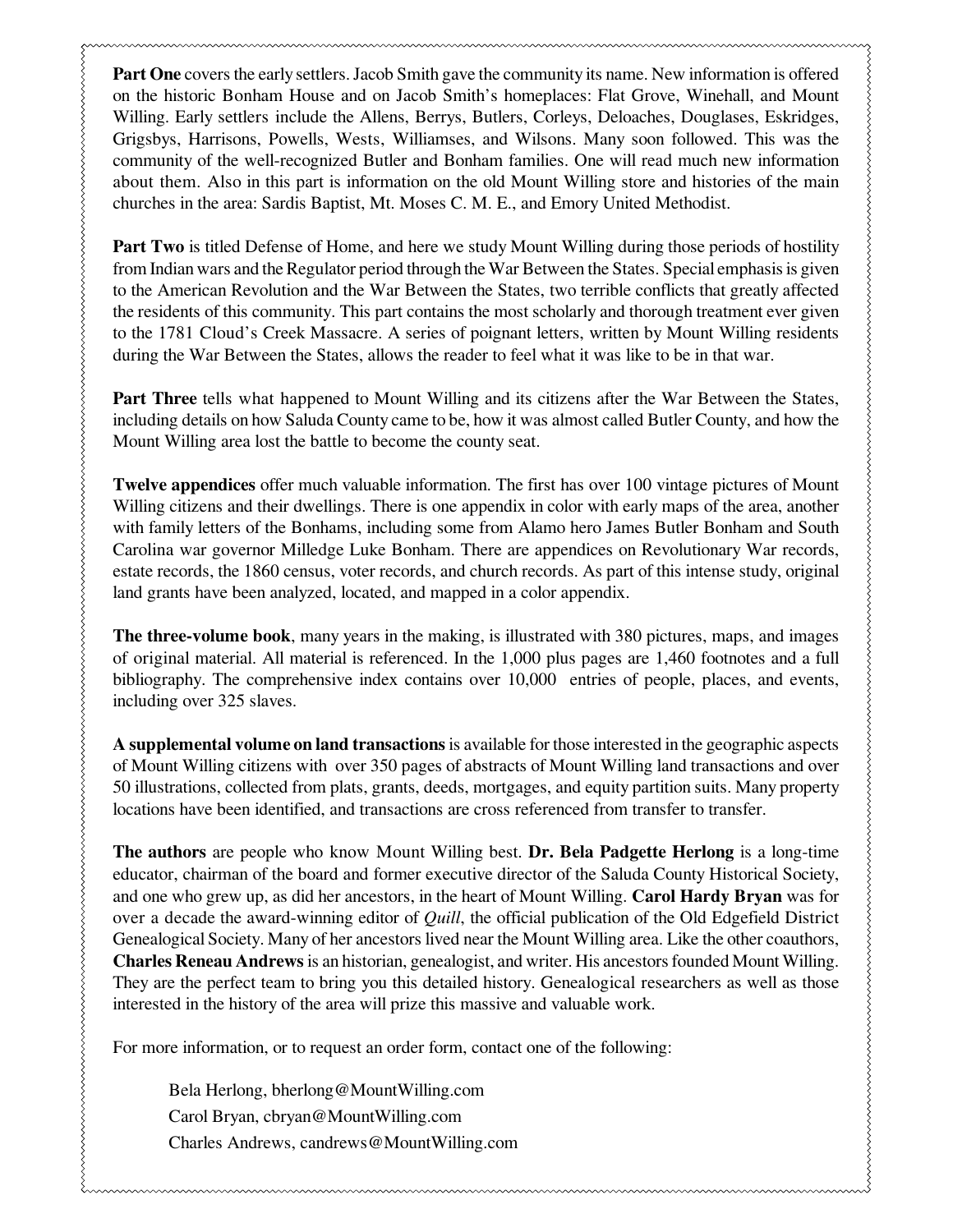# Where Our Paths Crossed The Old Edgefield District Settlement of Mount Willing

#### **Contents**

#### **Table of Contents List of Illustrations Preface A Note To Our Readers Acknowledgments Introduction**

#### **Part One– Early Settlers, Early Times**

Ch 1: The Mount Willing Home Place Ch 2: Earliest Settlers Ch 3: Jacob Smith Ch 4: Smallwood Smith Ch 5: Russell Wilson Ch 6: Enoch Grigsby Ch 7: James Butler Ch 8: Luke Smith Ch 9: Jacob B. Smith Ch 10: Sophia Smith and James Bonham Ch 11: John Lipscomb Ch 12: James Butler Bonham Ch 13: Milledge Luke Bonham Ch 14: Fanny Smith Ch 15: Mount Willing Tavern and Store Ch 16: Recollections of Mount Willing Ch 17: Churches Ch 18: Education Ch 19: Cemeteries

#### **Part Two–Defense of Home**

Ch 20: Indian Wars Ch 21: Lawlessness and The Regulators Ch 22: American Revolution

Ch 23: The Clouds Creek Massacre Ch 24: War of 1812 Ch 25: Lower Battalion Tenth Regiment Ch 26: Florida Seminole Indian Wars Ch 27: Mexican War Ch 28: War Between the States

#### **Part Three–Mount Willing After 1865**

Ch 29: Red Shirts Ch 30: Freed Slaves Ch 31: Masonic Lodge Records Ch 32: Voting Ch 33: Newspaper Extracts Ch 34: Mount Willing Physicians Ch 35: Saluda County **Epilogue About the Authors Works Cited Appendices A: Pictures B: Maps C: Land Grants Maps D: Mount Willing Chain of Title E: Bonham Letters F: Revolutionary War Records G: Estate Records H: 1860 Census I: Voter Rolls J: Sardis Church K: Emory Church L: Mt. Moses Church Index**

Separate Supplemental Volume (sold separately):

Mount Willing Land Transactions: Cross-Referenced and Annotated Abstracts of Plats, Grants, Memorials, Deeds, Mortgages, and Equity Records.